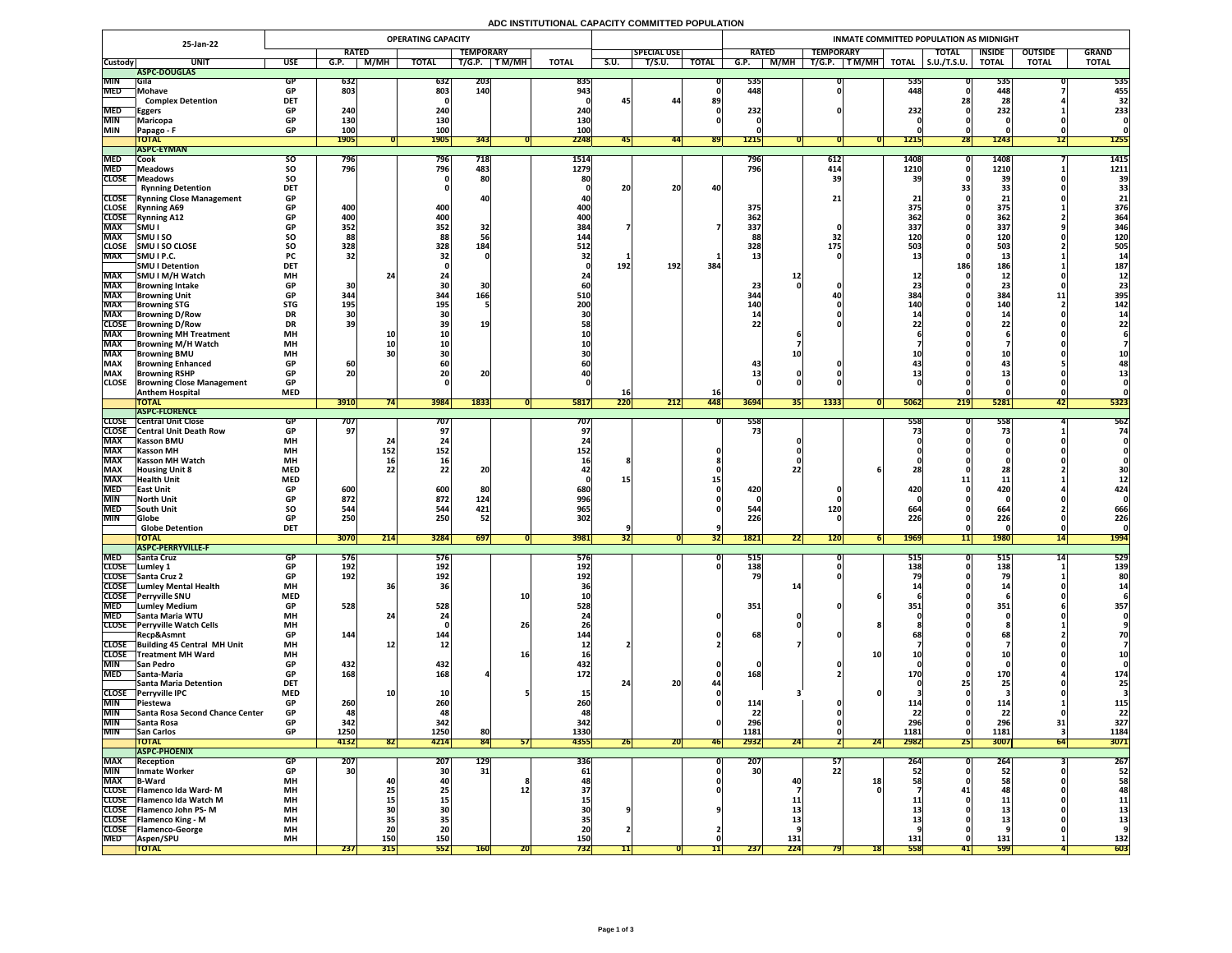## **ADC INSTITUTIONAL CAPACITY COMMITTED POPULATION**

|                              | 25-Jan-22                                                      |                           |                                 |             | <b>OPERATING CAPACITY</b> |                  |                 |                  |             |                    |              | INMATE COMMITTED POPULATION AS MIDNIGHT |                   |                    |                    |                     |                 |                |              |  |  |
|------------------------------|----------------------------------------------------------------|---------------------------|---------------------------------|-------------|---------------------------|------------------|-----------------|------------------|-------------|--------------------|--------------|-----------------------------------------|-------------------|--------------------|--------------------|---------------------|-----------------|----------------|--------------|--|--|
|                              |                                                                |                           | <b>RATED</b>                    |             |                           | <b>TEMPORARY</b> |                 |                  |             | <b>SPECIAL USE</b> |              | <b>RATED</b>                            |                   | <b>TEMPORARY</b>   |                    | <b>TOTAL</b>        | <b>INSIDE</b>   | <b>OUTSIDE</b> | <b>GRAND</b> |  |  |
| <b>Custody</b>               | <b>UNIT</b><br><b>ASPC-LEWIS</b>                               | <b>USE</b>                | G.P.                            | M/MH        | <b>TOTAL</b>              | T/G.P.           | T M/MH          | <b>TOTAL</b>     | S.U.        | T/S.U.             | <b>TOTAL</b> | G.P.                                    | M/MH              | $T$ M/MH<br>T/G.P. | <b>TOTAL</b>       | $\vert$ S.U./T.S.U. | <b>TOTAL</b>    | <b>TOTAL</b>   | <b>TOTAL</b> |  |  |
| <b>CLOSE Morey</b>           |                                                                | GP/PC                     | <b>800</b>                      |             | 800                       |                  |                 | 800              | 10          |                    | <b>16</b>    | 494                                     |                   |                    | 494                |                     | 494             |                | 495          |  |  |
|                              | <b>Morey Detention</b>                                         | <b>DET</b>                |                                 |             |                           |                  |                 |                  | 80          |                    | 80           |                                         |                   |                    |                    |                     | 88              |                |              |  |  |
| <b>CLOSE</b> Rast            |                                                                | <b>PC</b>                 | 404                             |             | 404                       |                  |                 |                  |             |                    |              | 371                                     |                   |                    | <b>371</b>         |                     | 371             |                | 375          |  |  |
| <b>CLOSE</b><br><b>CLOSE</b> | <b> Rast I</b><br><b>RAST III</b>                              | <b>PC</b>                 |                                 |             |                           |                  |                 |                  |             |                    |              | 10                                      |                   |                    |                    |                     |                 |                | <b>10</b>    |  |  |
| <b>MAX</b>                   | <b>Rast PC</b>                                                 | <b>PC</b>                 | 320                             |             | 320                       |                  |                 | 320              |             |                    |              | 284                                     |                   |                    | 28                 |                     | 45<br>284       |                | 293          |  |  |
|                              | CLOSE Rast Close Mgt.                                          | <b>PC</b>                 |                                 |             |                           |                  |                 |                  |             |                    |              |                                         |                   |                    |                    |                     |                 |                |              |  |  |
|                              | <b>Lewis Medical</b>                                           | <b>MED</b>                |                                 |             |                           |                  |                 |                  |             |                    | <b>17</b>    |                                         |                   |                    |                    |                     |                 |                |              |  |  |
| <b>MED</b>                   | Stiner                                                         | <b>GP</b>                 | 378                             |             | 378                       | 197              |                 | 575              |             |                    |              | 365                                     |                   |                    | 365                |                     | 365             |                | 368          |  |  |
| <b>MED</b>                   | Stiner II                                                      | <b>GP</b><br><b>DET</b>   | 400                             |             | 400                       | 208              |                 | 608              |             |                    | 70           | 400                                     |                   | 112                | 512                |                     | 512             |                | 521          |  |  |
| <b>MIN</b>                   | <b>Stiner Detention</b><br><b>Bachman PC</b>                   |                           | 300                             |             | 300                       | 76               |                 | 376              | 70          |                    |              | 271                                     |                   |                    | 271                |                     | 68<br>271       |                | 70<br>271    |  |  |
|                              | MED Bachman GP                                                 | <b>GP</b>                 | 200 <sup>1</sup><br><b>PODE</b> |             | 200<br>ϽUU                |                  |                 | 276<br>$J$ / $O$ |             |                    |              | 202<br>ZJZ                              |                   |                    | 202<br>ZJZ         |                     | 202<br>ZJZ      |                | 292          |  |  |
| <b>MED</b>                   | <b>Stiner Transitory</b>                                       | <b>TRANS</b>              | 22                              |             | 22                        | <b>11</b>        |                 | 33               |             |                    |              | 22                                      |                   |                    |                    |                     |                 |                |              |  |  |
|                              | <b>Bachman Detention</b>                                       | <b>DET</b>                |                                 |             |                           |                  |                 |                  |             |                    | 80           |                                         |                   |                    |                    |                     |                 |                |              |  |  |
|                              | <b>CLOSE</b> Buckley PC<br><b>CLOSE</b> Buckley PC II          | <b>PC</b><br>PC           | 750                             |             | 750<br>50                 |                  |                 | 750              | 16          |                    |              | 609                                     |                   |                    | 609                |                     | 609             |                | 615<br>41    |  |  |
| <b>MED</b>                   | <b>Barchey PC I</b>                                            |                           | 370                             |             | 370                       | 150              |                 | 520              |             |                    |              | 370                                     |                   |                    |                    |                     | 406             |                | 408          |  |  |
| <b>MED</b>                   | <b>Barchey PC II</b>                                           |                           | 370                             |             | 370                       | 120              |                 | 490              |             |                    |              | 356                                     |                   |                    | 356                |                     | 356             |                | 357          |  |  |
| <b>MED</b>                   | <b>Barchey PC III</b>                                          | <b>PC</b>                 |                                 |             |                           |                  |                 |                  |             |                    |              |                                         |                   |                    |                    |                     | 21<br><u>zi</u> |                | 21           |  |  |
| <b>MED</b>                   | <b>Barchey PC Watch Cells</b>                                  | <b>MH</b>                 |                                 |             |                           |                  | 20 <sub>1</sub> |                  |             |                    |              |                                         |                   |                    |                    |                     |                 |                |              |  |  |
|                              | <b>CLOSE</b> Sunrise Male Minors<br>CLOSE Sunrise Femal Minors | <b>GP</b><br><b>GP</b>    |                                 |             |                           |                  |                 |                  |             |                    |              |                                         |                   |                    |                    |                     |                 |                |              |  |  |
|                              | CLOSE Sunrise Minors CDU/Watch                                 |                           |                                 |             |                           |                  |                 |                  |             |                    |              |                                         |                   |                    |                    |                     |                 |                |              |  |  |
| <b>MIN</b>                   | <b>TEagle Point Second Chance Center</b>                       | <b>GP</b>                 | 300                             |             | 300                       |                  |                 | 300              |             |                    |              | 197'                                    |                   |                    | 197                |                     | 197             |                | <b>199</b>   |  |  |
|                              | <b>TOTAL</b>                                                   |                           | 5104                            |             | 5104                      | 850              | ZU.             | <b>5974</b>      | 279         |                    | 279          | 4169                                    |                   | <b>159</b>         | 4341<br><b>137</b> | 246                 | 4587            | <b>46</b>      | 4633         |  |  |
|                              | <b>ASPC-SAFFORD</b>                                            |                           |                                 |             |                           |                  |                 |                  |             |                    |              |                                         |                   |                    |                    |                     |                 |                |              |  |  |
| <b>MIN</b>                   | <b>Fort Grant</b><br><b>Miles Detention</b>                    | GP<br><b>DET</b>          | 588                             |             | 588                       | <b>160</b>       |                 | 748              |             | 24                 | 49           | 328                                     |                   |                    | 328                |                     | 328             |                | 328          |  |  |
| <b>MIN</b>                   | <b>Sraham</b>                                                  | <b>GP</b>                 | 615                             |             | 615                       |                  |                 | 711              |             |                    |              | 226                                     |                   |                    | 226                |                     | 226             |                | 227          |  |  |
| MED                          | $\sqrt{\ }$ Tonto                                              | <b>PC</b>                 | 250                             |             | 250                       | <b>160</b>       |                 | 410              |             |                    |              | 250                                     |                   |                    | 251                |                     | 251             |                | 252          |  |  |
|                              | <b>Tonto Detention</b>                                         | <b>DET</b>                |                                 |             |                           |                  |                 |                  |             |                    |              |                                         |                   |                    |                    |                     |                 |                |              |  |  |
|                              | <b>TOTAL</b>                                                   |                           | 1453                            |             | 1453                      | 416              |                 | 1869             |             | 24                 |              | 804                                     |                   |                    | 805                |                     | 818             |                | 822          |  |  |
|                              | <b>ASPC-TUCSON</b><br>CLOSE Cimarron                           | GP                        | 648                             |             | 648                       |                  |                 | 648              |             |                    |              | 601                                     |                   |                    | 601                |                     | 601             |                | 606          |  |  |
|                              | <b>Cimarron Detention</b>                                      | <b>DET</b>                |                                 |             |                           |                  |                 |                  | 481         | 48                 | 96           |                                         |                   |                    |                    |                     | 89              |                | 89           |  |  |
|                              | <b>CLOSE</b> Rincon MH Watch                                   | <b>MH</b>                 |                                 |             | 79                        |                  |                 | 85               |             |                    |              |                                         | 39                |                    |                    |                     |                 |                |              |  |  |
|                              | <b>CLOSE</b> Rincon Medical                                    | <b>MED</b>                |                                 |             |                           |                  |                 |                  |             |                    |              |                                         |                   |                    |                    |                     |                 |                |              |  |  |
|                              | <b>CLOSE</b> Rincon S.N.U.                                     | <b>MED</b>                |                                 |             | TPI                       |                  |                 |                  |             |                    |              |                                         | 13                |                    |                    |                     |                 |                |              |  |  |
| <b>CLOSE</b> Rincon          | <b>CLOSE</b> Cimarron Transitory                               | <b>TRANS</b><br><b>GP</b> | 340                             |             | 340                       |                  |                 | 340              |             |                    |              | 326                                     |                   |                    | 326                |                     | 326             |                | 326          |  |  |
|                              | <b>CLOSE</b> Rincon MH Program                                 | <b>MH</b>                 |                                 | 256         | 256                       |                  |                 | 256              |             |                    |              |                                         | <b>190</b>        |                    | 190                |                     | 190             |                | <b>190</b>   |  |  |
| <b>MAX</b>                   | <b>Rincon MH Program II</b>                                    | <b>MH</b>                 |                                 | 149         | <b>149</b>                |                  |                 | 152              |             |                    |              |                                         | 85                |                    |                    |                     | 85              |                | 89           |  |  |
| <b>MAX</b>                   | <b>Rincon MH Watch II</b>                                      | <b>MH</b>                 |                                 |             |                           |                  | <b>20</b>       |                  |             |                    |              |                                         |                   |                    |                    |                     |                 |                |              |  |  |
| <b>MED</b>                   | <b>Santa Rita</b>                                              | <b>GP</b>                 | 768                             |             | 768                       |                  |                 | 768              |             |                    |              | 714                                     |                   |                    | 714                |                     | 714             |                | 720          |  |  |
| <b>MED</b><br><b>MED</b>     | Manzanita S.N.U.<br>Manzanita                                  | <b>MED</b><br><b>GP</b>   | 179                             |             | 25 <sub>1</sub><br>179    | 107              | <b>20</b>       | 286              |             |                    |              | 179                                     | 25                |                    | 221                | <b>NA</b>           | 221             |                | 222          |  |  |
| <b>MED</b>                   | <b>Manzanita Second Chance Center</b>                          | <b>GP</b>                 | 48                              |             | 481                       |                  |                 |                  |             |                    |              |                                         |                   |                    |                    | <b>NA</b>           | 24'             |                | 24           |  |  |
| <b>MED</b>                   | <b>Manzanita Watch Cells</b>                                   | <b>MH</b>                 |                                 |             |                           |                  |                 |                  |             |                    |              |                                         |                   |                    |                    |                     |                 |                |              |  |  |
| <b>MED</b>                   | Manzanita Residential                                          | <b>MED</b>                |                                 |             | 58 <sub>1</sub>           |                  |                 |                  |             |                    |              |                                         |                   |                    |                    |                     |                 |                | 56           |  |  |
|                              | <b>Manzanita Detention</b>                                     | <b>DET</b>                |                                 |             |                           |                  |                 |                  | 12          | 11                 | 23           |                                         |                   |                    |                    |                     | J.Z             |                |              |  |  |
| <b>MED</b>                   | Winchester<br><b>Winchester Detention</b>                      | <b>GP</b><br><b>DET</b>   | 400                             |             | 400                       | 336              |                 | <b>736</b>       |             |                    | 24           | 400                                     |                   | 268                | 668                |                     | 668             |                | 677          |  |  |
|                              | <b>Complex Detention</b>                                       | <b>DET</b>                |                                 |             |                           |                  |                 |                  | TC<br>40    | ∸∸                 | 80           |                                         |                   |                    |                    |                     | 68              |                | 68           |  |  |
| MIN                          | <b>Catalina</b>                                                | <b>GP</b>                 | 360                             |             | 360                       |                  |                 | 360              |             |                    |              | 355                                     |                   |                    | 355                |                     | 355             |                | 356          |  |  |
| <b>MIN</b>                   | <b>Whetstone</b>                                               | <b>GP</b>                 | 1250                            |             | 1250                      |                  |                 | 1250             |             |                    |              | 974                                     |                   |                    | 974                |                     | 974             |                | 974          |  |  |
|                              | <b>TOTAL</b>                                                   |                           | 3993                            | 607         | <b>4600</b>               | 467              | 49              | <b>5116</b>      | <b>178</b>  | 111                | 289          | 3573                                    | 410               | <b>326</b>         | 4324<br>LDI        | 232                 | 4556            | 55             | 4589         |  |  |
| <b>MIN</b>                   | <b>ASPC-WINSLOW</b><br><b>Coronado</b>                         | GP                        | 492                             |             | 492                       | 136              |                 | 628              |             |                    |              | <b>123</b>                              |                   |                    | <u>123</u>         |                     | <b>123</b>      |                | 123          |  |  |
| CLOSE Kaibab                 |                                                                | <b>GP</b>                 | 800                             |             | 800                       |                  |                 | 800              |             |                    |              | 665                                     |                   |                    | 665                |                     | 665             |                | 670          |  |  |
|                              | <b>Complex Detention</b>                                       | <b>DET</b>                |                                 |             |                           |                  |                 |                  | 20          | 19                 |              |                                         |                   |                    |                    |                     |                 |                | 20           |  |  |
| <b>MIN</b>                   | <b>Apache</b>                                                  | <b>GP</b>                 | 334                             |             | 334                       | 80               |                 | 414              |             |                    |              | 334                                     |                   |                    | 343                |                     | 343             |                | 343          |  |  |
|                              | <b>Apache Detention</b>                                        | <b>DET</b>                |                                 |             |                           |                  |                 |                  | 12          |                    | <b>12</b>    |                                         |                   |                    |                    |                     |                 |                |              |  |  |
|                              | <b>TOTAL</b><br><b>ASPC-YUMA</b>                               |                           | 1626                            |             | 1626                      | 216              |                 | 1842             | <b>341</b>  |                    | <b>PT</b>    | 1122                                    |                   |                    | 1131               | ZUI                 | <b>1151</b>     |                | <b>1156</b>  |  |  |
| <b>MED</b>                   | Cheyenne                                                       | <b>GP</b>                 | <b>800</b>                      |             | 800                       | 324              |                 | 1124             |             |                    |              | 720                                     |                   |                    | <b>720</b>         |                     | 7 ZU            |                | 737          |  |  |
|                              | <b>Cheyenne Detention</b>                                      | <b>DET</b>                |                                 |             |                           |                  |                 |                  | 40          | <b>39</b>          | 79           |                                         |                   |                    |                    | 57                  | 57              |                | 61           |  |  |
| <b>MIN</b>                   | Cocopah                                                        | <b>GP</b>                 | 250                             |             | 250                       | 80               |                 | 330              |             |                    |              |                                         |                   |                    |                    |                     |                 |                |              |  |  |
| <b>CLOSE</b>                 | Dakota Y13                                                     | <b>GP</b>                 | 800                             |             | 800                       |                  |                 | 800              | <b>16</b>   |                    | <b>16</b>    | 378                                     |                   |                    | 378                |                     | 378             |                | 385          |  |  |
| <b>MED</b>                   | <b>Dakota Detention</b><br> Cibola                             | <b>DET</b><br><b>GP</b>   | 1250                            |             | 1250                      | <b>16</b>        |                 | 1266             |             |                    | 80           | 843                                     |                   |                    | 843                |                     | 64<br>843       |                | 65<br>855    |  |  |
| <b>MIN</b>                   | La Paz                                                         | <b>GP</b>                 | 1250                            |             | 1250                      |                  |                 | 1250             |             |                    |              | 712                                     |                   |                    | 712                |                     | 712             | TT             | 713          |  |  |
|                              | <b>TOTAL</b>                                                   |                           | 4350                            |             | 4350                      | <b>420</b>       |                 | 4770             | <b>136</b>  | 391                | <b>175</b>   | 2653                                    |                   |                    | 2653               | 121                 | 2774            | 42             | 2816         |  |  |
|                              | <b>TOTAL IN-STATE</b>                                          |                           | 29780                           | <b>1292</b> | <b>31072</b>              | <b>5486</b>      | <u> 146</u>     | <b>36704</b>     | <b>1006</b> | <u> 469</u>        | <b>1475</b>  | 22220                                   | <mark>715 </mark> | 2029               | 25040              | <b>956</b>          | 25996           | <b>266</b>     | <b>26262</b> |  |  |